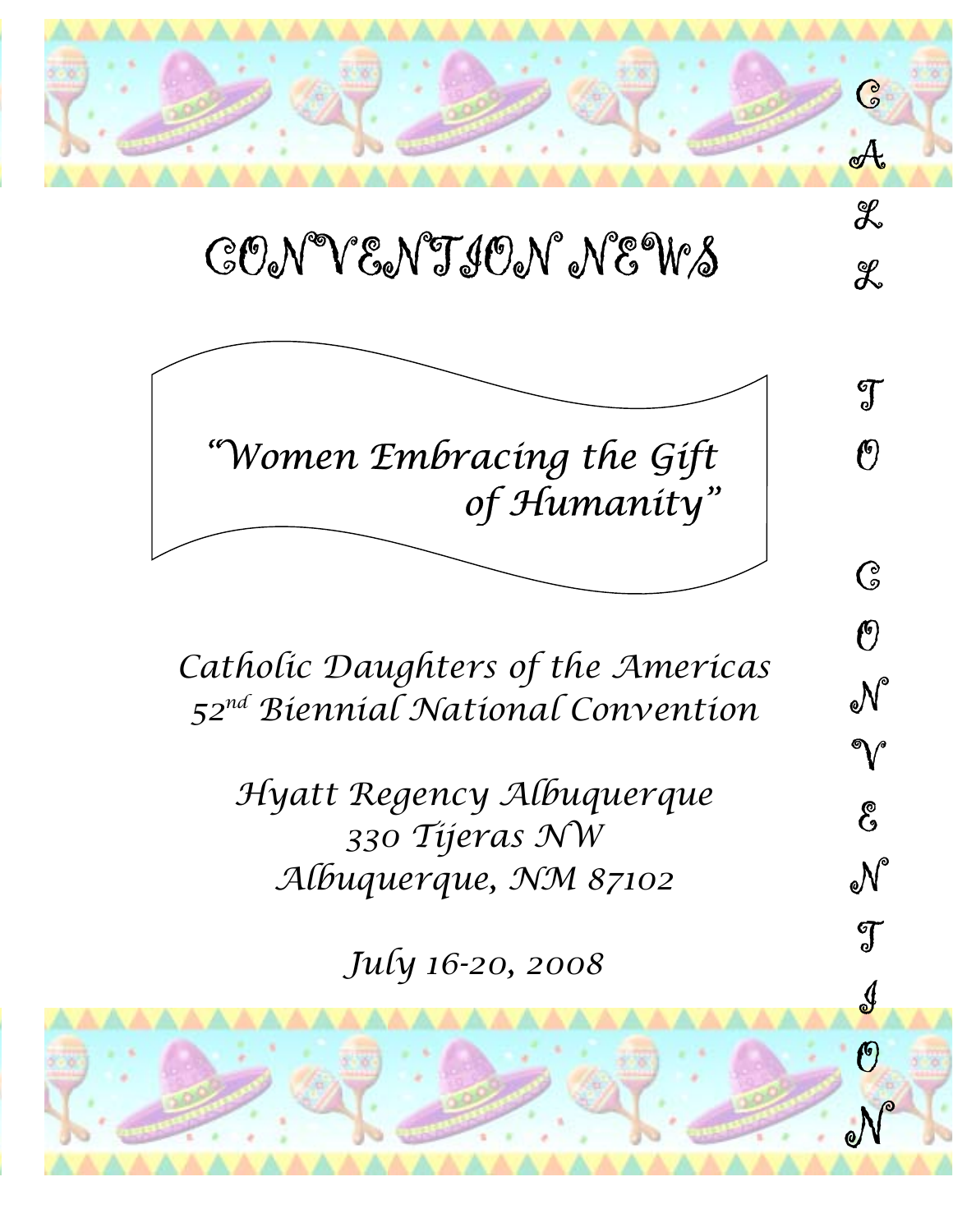#### **QUARTERLY NEWSLETTER JUNE 2008**

*My dear Regents, Officers, Chaplains and Members:* 

*As I reflect on the events that have occurred in my life and in the lives of other board members since the last Quarterly, my heart begins to race rapidly and a smile comes to my lips. The Lenten Habitat Build in Mexico, the Annual CDA Lecture at the Catholic University in Washington, DC and the greatest of all – His Holiness, Pope Benedict XVI visit to the United States. Several of us were so blessed to attend the Arrival Ceremony of the Pope at the White House, as well as attend the Papal Mass at Nationals Stadium. Be sure to read the summer issue of SHARE, which will feature articles and pictures of these wonderful events. As I ponder the memories of my journey at each one, I give thanks to Almighty God for bestowing these blessings upon me!* 

*CONGRATULATIONS to all the newly elected Court Officers. The National Board is most grateful for you answering the call to accept this leadership role and we wish you the very best. We also wish to extend our deepest appreciation to the retiring officers and urge you to continue to actively participate in your court for your knowledge is very valuable.* 

*I hope you are getting as excited as the National Board is for the National Convention! Everyone is working diligently to make this one of the best. The Seminars, which are described in this mailing, will provide you with valuable information to take home to your courts. We hope you have made plans to arrive in time to participate in them as well as in the wonderful pre-convention tours.* 

*Please take special notice of Friday's dress attire – only if you wish to participate. This is not mandatory! We are having our Patriotic mass on Friday and thought it would be nice if everyone would wear some red or white or blue to show our respect to our troops. We pray daily for our brave soldiers, why not show our support as well!* 

#### **PLEASE BE SURE TO SHARE PERTINENT INFORMATION FROM THIS LETTER WITH YOUR COURT, AS THERE ARE MANY TIME-SENSITIVE ISSUES INCLUDED.**

#### **LIABILITY INSURANCE**

Enclosed is a copy of the Certificate of Liability Insurance from Wachovia Insurance Services. As a National Organization, all Courts must have Liability coverage for any meetings/dinners/parties that they hold for their membership and guests. All Parishes have Liability Insurance that covers activities held on their premises. Please send your Liability Insurance payment today.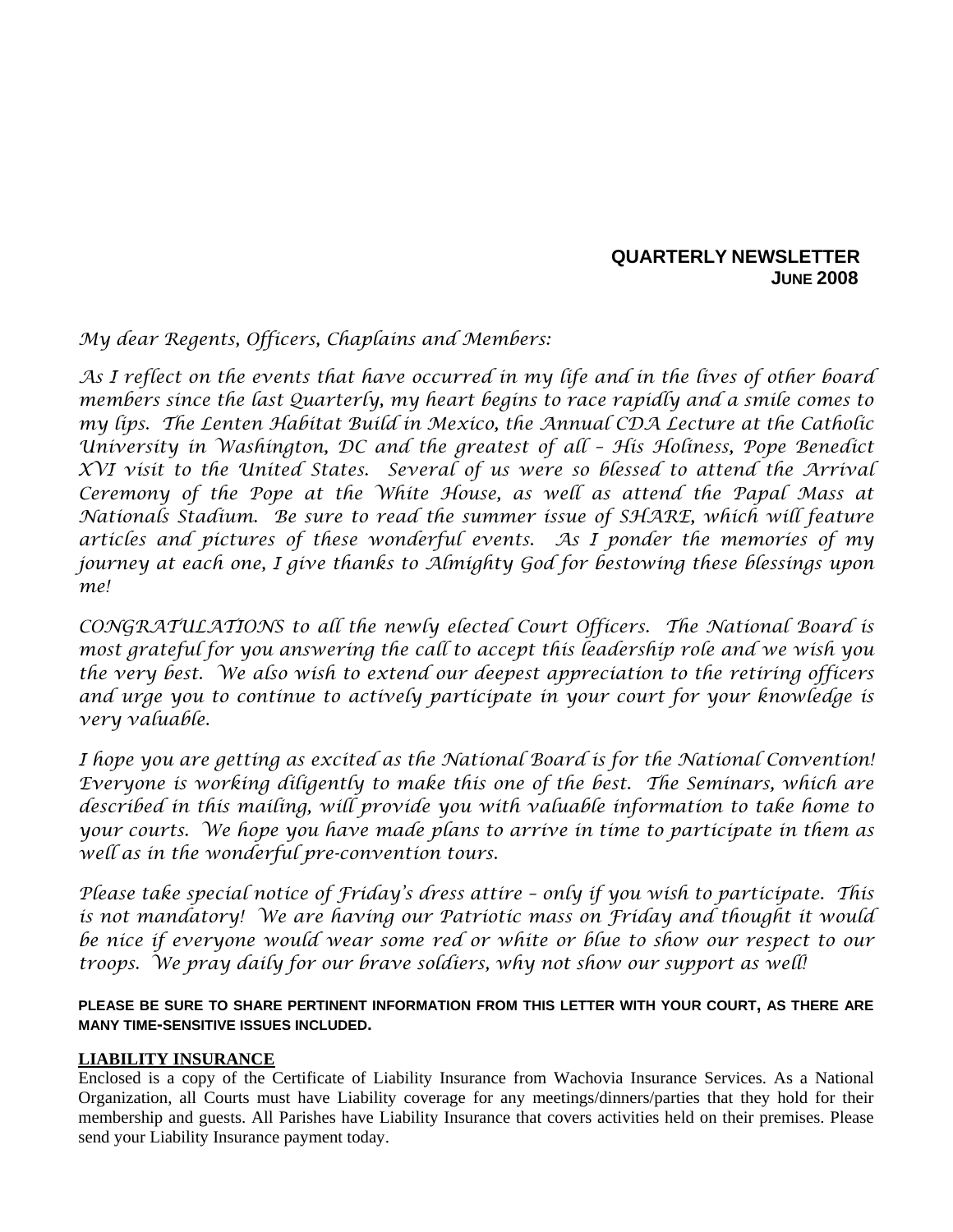#### **COURT OFFICERS' LISTS**

Congratulations to the newly-elected officers. The National Board sends you Best Wishes and Prayers for a successful term. To the retiring officers, we thank you for your dedicated service to your court and the good of the order. **Remember that "Each office shall assume the office to which she is elected with or without installation 30-days following election."** Court Regents are reminded to submit lists of the newly elected court officers and the court chaplain as soon as possible. Please use the form that was provided in the last Quarterly. Officers' names and addresses are vital so that they may begin receiving National mailings. If a court doesn't conduct a formal Installation in June, one must be conducted by October  $1<sup>st</sup>$  – the latest.

#### **NATIONAL NOMINATING COMMITTEE REPORT**

Enclosed is the National Nominating Committee report, submitted by chairman, Mary Ann Kizer. Mary Ann will present this report on Wednesday, July  $16<sup>th</sup>$ , at the first business session. At that time, additional nominations may be made from the floor. **\*Please Note\*** You must be registered as a delegate by 5:30 p.m. on Wednesday, July 16<sup>th</sup>, 2008 in order to vote on Thursday morning.

#### **52nd NATIONAL CONVENTION UPDATES**

- We look forward to greeting you in Albuquerque, NM, July 16 through 20, 2008. From all indications, this is going to be a well-attended convention, with hotel, tour and meal reservations going fast. The overflow for the hotel reservations is now being accepted at the DOUBLETREE HOTEL: \$119.00 per night. You may make your reservations by calling 361-887-1600.
- Local, state and national officers attending the convention will only wear robes at the Installation Mass on Saturday, July 19<sup>th</sup> at Immaculate Conception Church. Robing will take place in the school next to the church. Please adhere to the following dress code:
	- Robes MUST be worn in compliance with the rules of the order and worn with dignity and pride, i.e., eleven inches from the floor (dress or skirt must be shorter than the robe); wear white shoes with white or light-colored stockings (no black or navy); no earrings or any other jewelry worn on the robe; purses are NOT to be carried or placed under the robe.
	- A delegate participating in a specific ceremony or taking part in one of the Liturgies must wear white. If elected a member of the National Board, you must wear white under your robe.
	- **Dress code** for the business sessions calls for business casual, unless you are asked to take part in a special activity. If you are asked to participate, you will be notified BEFORE convention. **No shorts will be allowed at the Business Meetings.**
	- Semi-formal attire has been suggested for the Saturday evening Appreciation Banquet.

#### **CAMPAIGN FLYERS**

- Campaign material is limited to one sheet (8½ by 11), printed on one side only, with or without photograph.
- Flyers for those on the nominating slate will be included in the packet given to the delegates at registration. **NOMINEES PLEASE NOTE:** be sure to mail 800 printed flyers to Claudia Bosch, 36 East 10<sup>th</sup> St., **Dickinson, ND 58601 no later than June 1st** for inclusion in the convention packets.
- **Campaign guidelines were included in the March Convention Mailing. Please refer to them.**

#### **RESOLUTIONS**

Resolutions which have been written in proper form and passed at a local court meeting prior to June 15<sup>th</sup> must be received in the National Office NO LATER THAN JUNE 15<sup>TH</sup>. The Resolution Committee of the National Board, chaired by Margaret Bingham, and the National Resolutions Committee, will review the resolutions to be presented to the delegates.

#### **BE INFORMED MEMBERS: DO YOUR HOMEWORK!**

Courts have an obligation to study and discuss the proposed Bylaws which you received in the March Convention Mailing from Chairman, Anne Nelson. Please let the voting delegates representing your court know how you feel. If, unfortunately, no one from your court is attending convention, inform your State officers as to your opinion.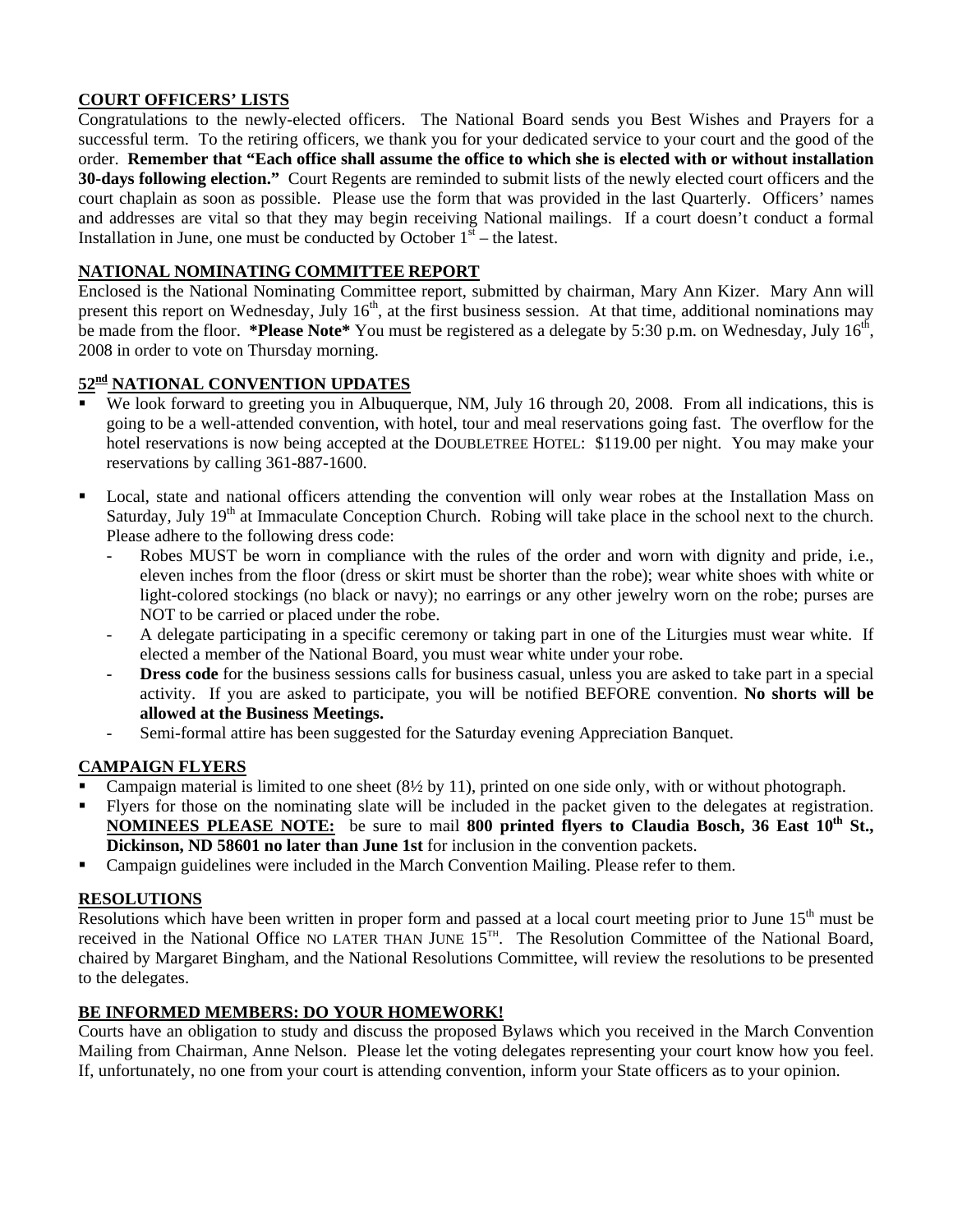#### **EXHIBIT HALL:**

The Exhibit Hall will be the-place-to-be when the business meetings are NOT in session! The following will take place:

- A wide variety of vendors selling their wares
- Book signings
- The New Mexico "Share the Wealth"
- Blood Pressure booth
- National Basket Raffle
- Exhibits depicting our various projects and several Circle of Love programs
- The New York Welcome Booth the site of our 2010 National Convention

#### **INFORMATIONAL AND ENLIGHTENING SEMINARS**

We are offering five (5) seminars – which will be held on Wednesday morning, July  $16<sup>th</sup>$ . Note that each Seminar will be presented twice thus allowing our delegates the chance to attend two different Seminars. The first session will be from 8-9:30 a.m. and the second session is from 10-11:30 a.m. They are as follows:

#### **#1 Legislation**: "A Mandate to Speak Out Publicly" ~A Recipe for Growth~

Popes and U.S. Bishops have issued the call for all people to speak out in the Legislative arena. A local court's active involvement in legislation can spur an interest in CDA from other Catholic women.

Presented by Helen Johnson and Angela Herrera

#### **#2 Spirituality:** "Different Gifts of the Same Spirit"

Each one of us is unique, special and miraculous, possessing a kaleidoscope of gifts--- all from the same Spirit. We invite you to actively participate through prayer, music and meditation as we focus on ways we can all use our special gifts to heighten the spiritual experience of not only our meetings and ceremonials, but also of our individual daily lives.

Presented by Rev. Michael Schommer, Evelyn Saxton and Theresa Duran

**#3 Leadership:** "Get Back On The Track"

'We need younger members!' 'Only a few of our members are able to come to meetings, due to health and age!' Sound familiar? This workshop will explore the "generational differences" and how to maximize the similarities to increase membership.

Presented by Lucretia Coates, Vickie Broussard, Lois Nelson and Lorayne Zimmerman.

#### **#4 Development of New Courts:** "Called to Serve – Introducing Women to CDA"

 CDA is the organization for today's woman!! Come and learn how to develop Senior and Campus Courts that actively engage women and that will provide avenues of service for women of all ages. Invite women to become charter members of CDA. Today's church needs today's women and we need you to spread the news that together women **C**an **D**o **A**nything!

Presented by Anne Nelson, Duchess Collins, Carolyn Bachmann and Olga Samaniego.

**#5 Youth/JCDA:** "Help Empower Young People Using our Youth/JCDA And Education Circle of Love Programs".

How would you like the ability to empower our young people to live their lives as disciples of Jesus Christ? The Youth/JCDA Circle of Love program can give you the tools as you invest your time and treasure to our youth. Come and hear about our NEW guidelines for the JCDA program. Come let us share how the Education program offers the opportunity to interact with the youth through the education contests and other areas of their life. Enjoy some interaction with fellow attendees. Come and have fun and bring your youthful spirit with you.

Presented by Theresa Kocer, Letty Calvetti and Bea Merez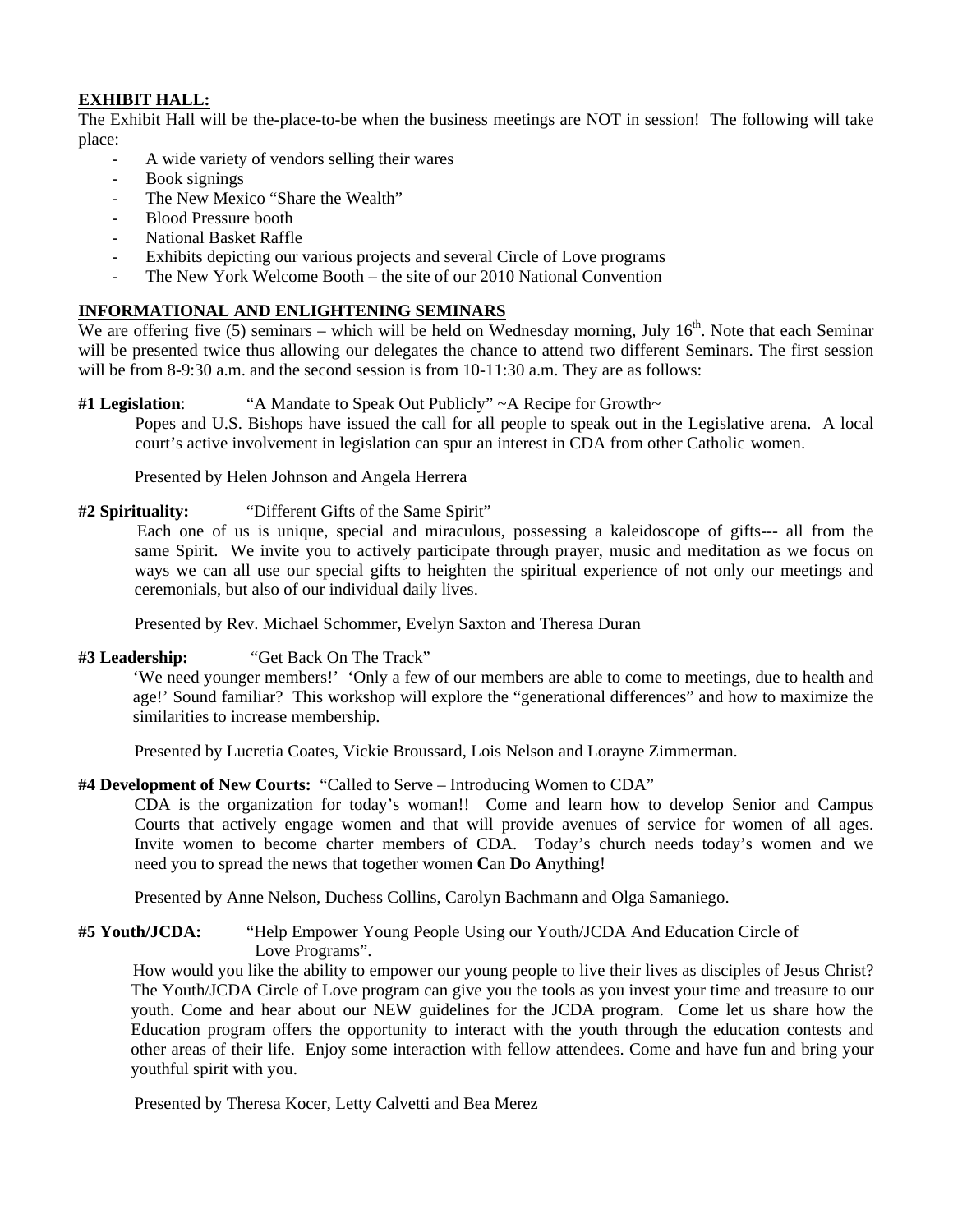Needless to say, we suggest that delegates from the same court and/or state attend different Seminars and share pertinent information and handouts upon returning home. At this time, we publicly thank the presenters for sharing their expertise with us. Make them feel welcome!

#### **Friday, July 18 - Patriotic Day at Convention**

Friday we will be having our Patriotic Mass and thought it would be a nice gesture in honoring our troops if we would all dress in Red, White or Blue. This is just another way to show our support for our men and women serving in the armed forces defending our country. This is just a suggested form of dress - it is not mandatory! **Please let your delegates/alternates attending the convention aware of this.**

#### **CONVENTION SERVICE PROJECT** *Marie Amadea, Maternity Shelter for Teens*

This convention's project is Maria Amadea, Maternity Shelter for Teens, a shelter that provides a pro-life alternative for the pregnant teen who rejects abortion and needs positive support through information, education, and counseling. When possible, the shelter provides family reconciliation mediation.

Maria Amadea was founded in 1980 by Sr. Maria Amadea Heaney, S.C. It began as the Maria Milne Shelter and was later renamed when the shelter moved to its present location in 1985. They provide structure, discipline and a nurturing home environment to ensure the young mothers have successful pregnancies while they come to decisions about their babies' and their own futures. As the residents don't stay long after their baby is delivered they always appreciate newborn items. The shelter is located nearby at 708 Tijeras NW, Albuquerque, NM.

The director has informed me that they are in need of the following items: Newborn baby items such as socks, onesies**,** sleepers, undershirts and receiving blankets. Another thing they usually love to get is a gift card from Wal-Mart, Target etc. Gift cards are easy to pack and even if it is only for 5\$ or \$10 it is something they get to pick out themselves. We hope you will choose to participate in this worthwhile project.

#### **MEMBERSHIP DRIVE CONTINUES**

Although the official 2006-2008 Membership Drive has ended, gaining new members NEVER ends! As stated many times, the Fall season has brought in to the order the most new members; therefore, the National Membership team urges you to plan a vigorous Fall Membership Drive, as you organize your 2008-09 Calendar of Events. Contact your State or National Membership Committee Chairmen for assistance.

#### **OUT AND ABOUT – PERSONAL CONTACTS CONTINUE TO MAKE A DIFFERENCE**

Your National Regent, various members of the National Board, and Peggy O'Brien, National Executive Dorector, represented you at the following meetings and/or activities:

\*National Board meeting in Albuquerque, New Mexico \*Habitat for Humanity International Build in Amecameca, Mexico \*Annual CDA Lecture in Church History at Catholic University \*Pope Benedict XVI Arrival Ceremony at the White House \*The Papal Mass at Nationals Stadium in Washington, DC \*National Convention meeting in Albuquerque, New Mexico \*2008 June General Meeting of the USCCB in Orlando, FL \*State Board meetings

#### **FIVE NATIONAL CHARITABLE PROJECTS**

Has your court remembered the National Charitable Projects financially? A \$75.00 check sent to the National Office will allow our organization to serve the needs within our five Charities. The Disaster fund has been used frequently for the many disasters this past year. We have received many thank you letters from those affected and from many Bishops around the Country.

#### **NATIONAL CDA SUNDAY TO BE OBSERVED**

Catholic Daughters of the Americas National CDA Day will be observed on Sunday, October 19, 2008. The theme for this year is "We are Called to Develop and Share Our God-Given Talents as Women Embracing the Gift of Humanity," as we continue to pray for vocations. A Sample Proclamation, written by Evelyn Saxton, National Spiritual Enhancement Chairman, is enclosed.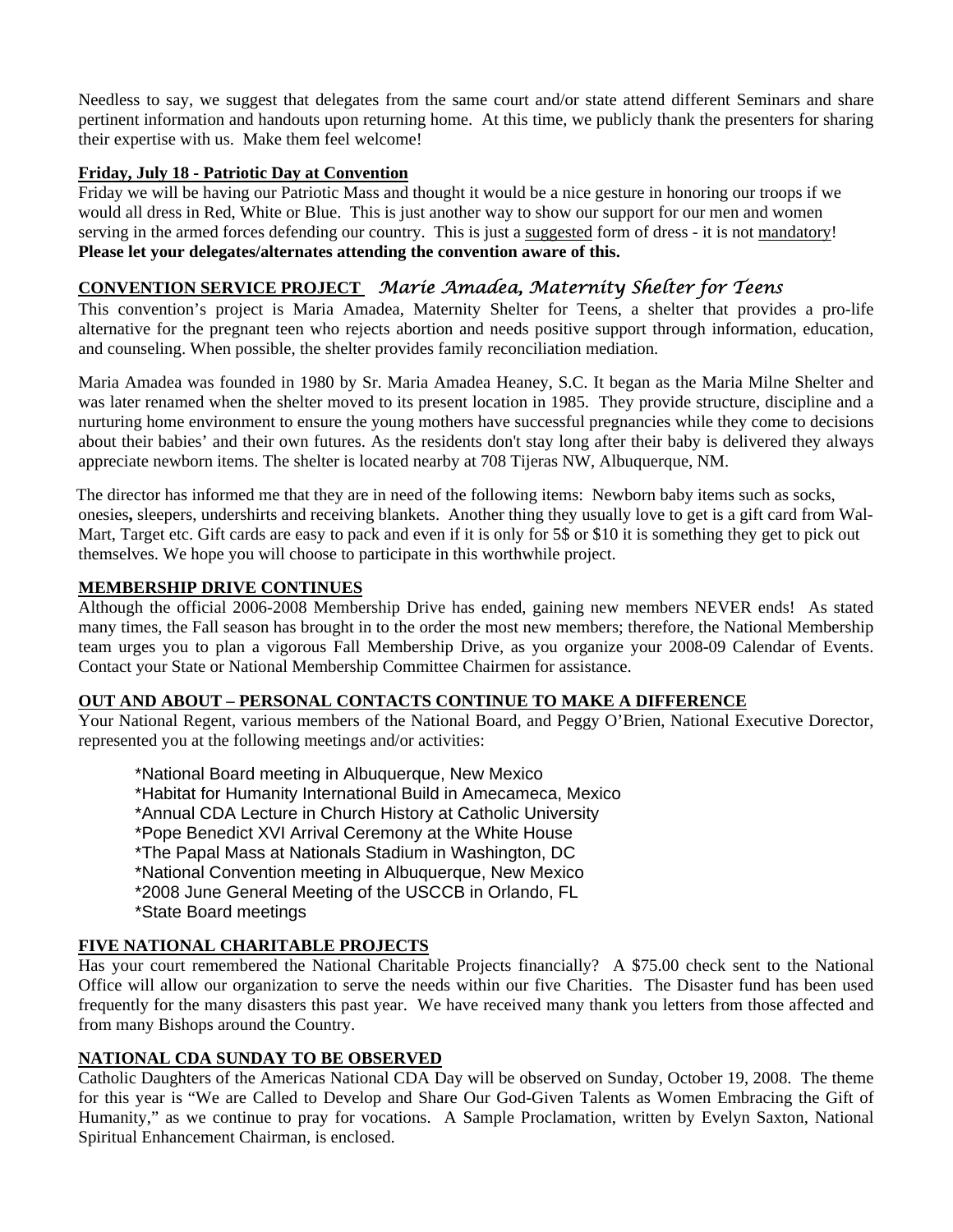#### **MAY THEIR SOULS REST IN PEACE**

 MARY HARE, PAST OHIO STATE REGENT FR. EDWARD RICHARDSON, VIRGINIA STATE CHAPLAIN

#### **PRAYER CORNER**

- World peace
- An end to world hunger, oppression, poverty, abuse, terrorism, trafficking, abortion
- The intentions of our Holy Father Pope Benedict XVI
- An increase in vocations
- For all sick and grieving members, families and caretakers, especially for the deceased: Dale Pudlitzke, brother-in-law of National Regent Claudia R. Bosch John Reyne, brother-in-law of Regent-Elect Libby Ramirez.
- A successful Convention and the election of strong leaders who will strengthen and further the outstanding work of our organization

#### **NEW COURTS**

**Court St. Monica, No. 2598**  Christa Reyell, Regent 371 Fox Farm Rd Plattsburgh, NY 12901

**Court Our Lady of the Angels, No. 2599**Amparo Muñoz, Regent 345 N Griffith Park Dr Burbank, CA 91506

**Court Pope John Paul II, No. 2602** Linda Kronholm, Regent 9 Elm Street Penacook, NH 03303

**Court Mary, the Rose of Our Hearts, No. 2603**  Jewel Baccarella, Regent  $17177^{th}$  St Cheney, WA 99004

#### **PRICE CHANGES**

Please be sure to use the latest Price Sheets and updated gold jewelry page that were sent to all Court Regents in March.

#### **CHANGES IN NATIONAL DIRECTORY**

 Sunny Storch, Idaho State Regent 208-314-1939 4817 Rose Hill St Shstorch1@cableone.net Boise, ID 83705

*"Let us pray to Mary, Mother of the Lord, so that she will enable us to feel her love as a woman and mother, in which we can understand all of the depth of Christ's mystery. The Lord bless you all!"* 

 *Pope Benedict XVI* 

*See you in July in Albuquerque, New Mexico~~~~~~~~~* 

 *Blessings,* 

 *Claudia R. Bosch National Regent* 

**Enclosures** 

 Wachovia Liability Insurance Certificate National Nominating Committee Report October 2008 Catholic Daughter Day Proclamation Operation Morningstar - Legislation Newsletter Morality in Media

*Catholic Daughters – Women of Faith and Vision*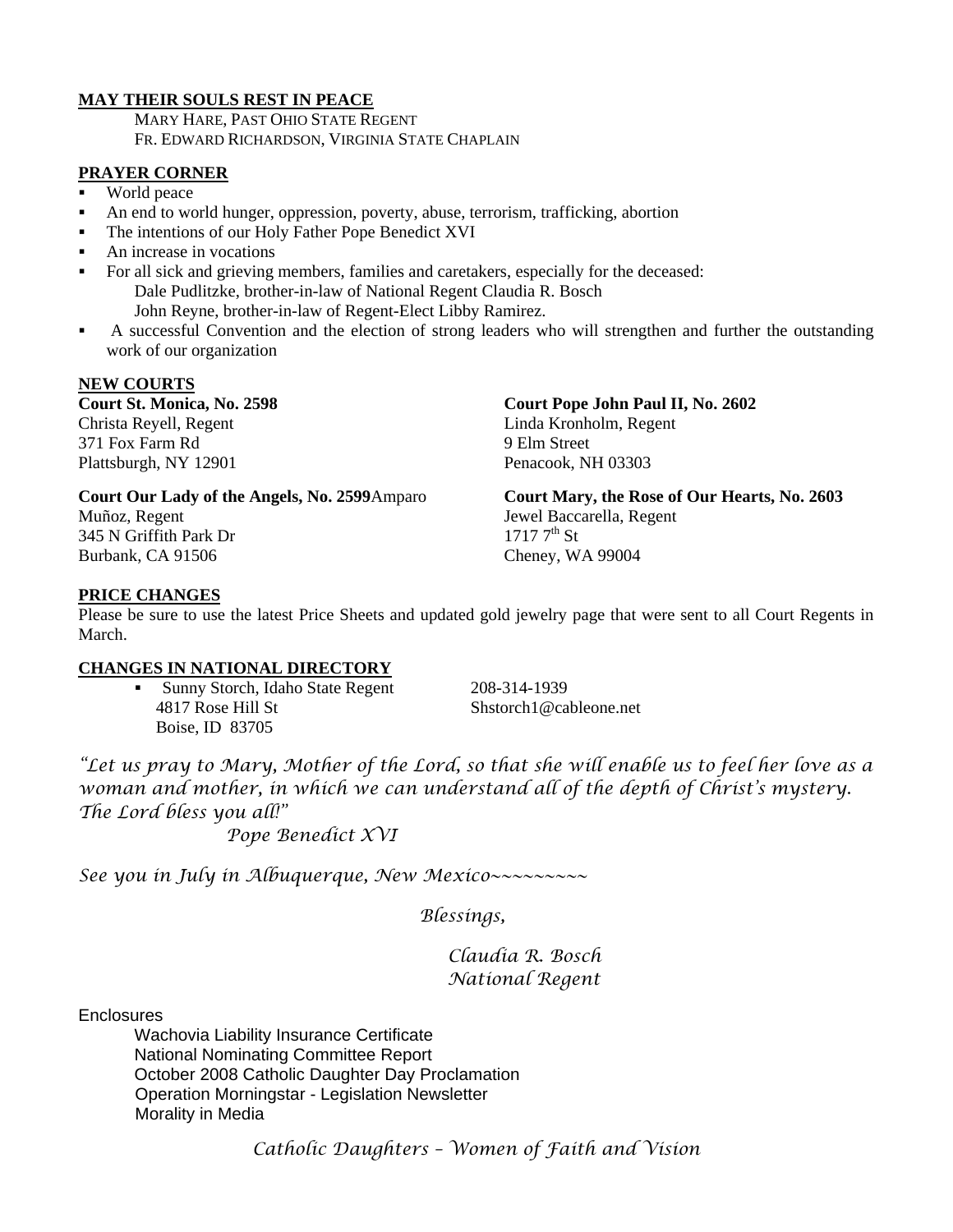### *52nd BIENNIAL NATIONAL CONVENTION NATIONAL NOMINATING COMMITTEE REPORT*

#### **NATIONAL REGENT: Libby Ramirez ~ TX NATIONAL REGENT-ELECT: Joanne M. Tomassi ~ FL FIRST VICE NATIONAL REGENT: Anne Nelson ~ MD SECOND VICE NATIONAL REGENT: Shirley Seyfried ~ MN NATIONAL SECRETARY-TREASURER: Vickie Broussard ~ LA**

#### **NATIONAL DIRECTORS:**

**Letty M. Calvetti ~ PA Duchess R. Collins ~ TX Maryann Grabasky ~ NC Lois M. Nelson ~ MN Evelyn Saxton ~ OK Helene Shepard ~ NY Lorayne K. Zimmerman ~ OR** 

#### **Two (2) Open Positions**

Submitted by the 2008 National Nominating Committee: Chairman: Mary Ann Kizer ~ AR Vickie Boeckman ~ MN Suzanne Dalton ~ NV Carol DiCioccio ~ CT Lisa Jensen ~ WA Judy Reed ~ NE Mary Robek ~ WI

#### **CANDIDATE FOR NATIONAL OFFICE**

Please review the following information taken from our Bylaws. If you qualify as a candidate, pray over this matter and come to the National Convention prepared to have your name placed in nomination from the floor.

#### **ARTICLE VI - OFFICERS**

- Section 2 A To be eligible for National office, a candidate shall be a member in good standing, a current or Past National Officer or a current or past National Director.
- Section 2 B To be eligible for National Director, a candidate shall be a member in good standing, a current or Past National Director, a current or Past State Regent.

#### **ARTICLE XII - NOMINATIONS AND ELECTIONS**

- Section 3 A Nominees from the floor must submit to the Chair prior to the convening of the first meeting of Convention a statement of eligibility, a statement of endorsement of the State Board, and a written consent to serve.
- Section 3 D In the event that a nomination is not forthcoming from the floor for a vacant (open) office, the position shall be filled by the newly elected National Board, after officially taking office thirty (30) days after election.